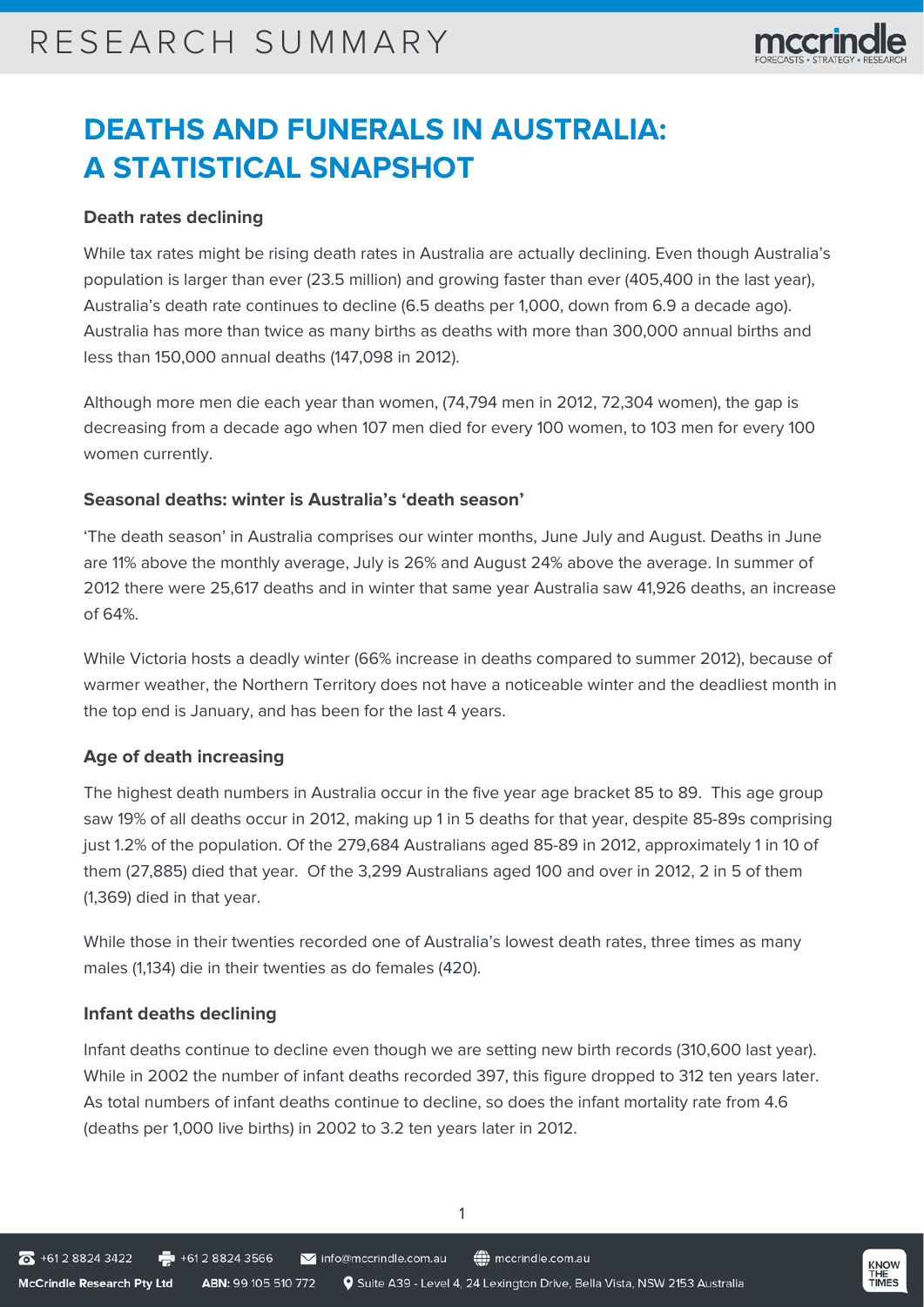

#### **Significant variability of state death rates**

Western Australia had the lowest death rate of any state or territory (5.5 per 1,000 people), while the Northern Territory had the highest (7.9).

|              | Average |  |  |
|--------------|---------|--|--|
|              | Death   |  |  |
| <b>State</b> | Rate    |  |  |
| NSW          | 5.7     |  |  |
| <b>VIC</b>   | 5.6     |  |  |
| QLD          | 5.9     |  |  |
| <b>SA</b>    | 5.9     |  |  |
| WА           | 5.5     |  |  |
| TAS          | 6.6     |  |  |
| NT           | 7.9     |  |  |

When measured by death rates, the deadliest place to live is Katherine in the Northern Territory (death rate 13.6), and the safest place to live is North Sydney (death rate 3.8). There is still a significant life expectancy gap between indigenous and non-indigenous Australians. For non-indigenous Australians, the median age at death for males in 2012 was 78.7 and females was 84.7, whereas for indigenous Australians the median age of death for males was 55 and for females it was 61.3. All of the Local Government Areas with the highest death rates are areas with higher indigenous populations than the national average.

#### **Death rates in some localities is four times that of others**

|              | Lowest    |                               | <b>Highest</b>    |                           |
|--------------|-----------|-------------------------------|-------------------|---------------------------|
|              |           | Death Rate   Local Government | <b>Death Rate</b> | <b>Local Government</b>   |
| <b>State</b> | per State | Area                          | per State         | Area                      |
| <b>NSW</b>   |           | 3.8 North Sydney              |                   | 9.4 Bourke                |
| <b>VIC</b>   |           | 4.3 Stonnington               |                   | 7.9 Central Goldfields    |
| QLD          |           | 5.2 Sunshine Coast            |                   | 8.9 Murweh                |
| <b>SA</b>    |           | 4.2 Mitcham                   |                   | 10.1 Ceduna               |
| <b>WA</b>    |           | 4.0 Perth                     |                   | 11.0 Derby-West Kimberley |
| <b>TAS</b>   |           | 5.8 West Tamar                |                   | 8.8 Derwent Valley        |
| <b>NT</b>    |           | 6.7 Darwin                    |                   | 13.6 Katherine            |

#### **Country of birth**

Of the 147,098 deaths in Australia in 2012, 320 people died who were visiting Australia (nonresidents), 45,393 were Australians born overseas and 101,385 were Australians born locally.

Australian men born in the Ukraine have the highest male median age of death at 87.8 years of age, followed by Poland (87.3), Estonia (87.2) and Lithuania (87.2). In fact, Australian men born overseas had a greater life expectancy (79.8) than Australian born males (78.0).

Australian women born in Estonia have the highest longevity with a median age of death at 90.1, followed by those born in Latvia (88.9), Russia (88.4) and Lithuania (88.0). Australian females born overseas had a comparable median age of death (84.6) as those born in Australia (84.7).

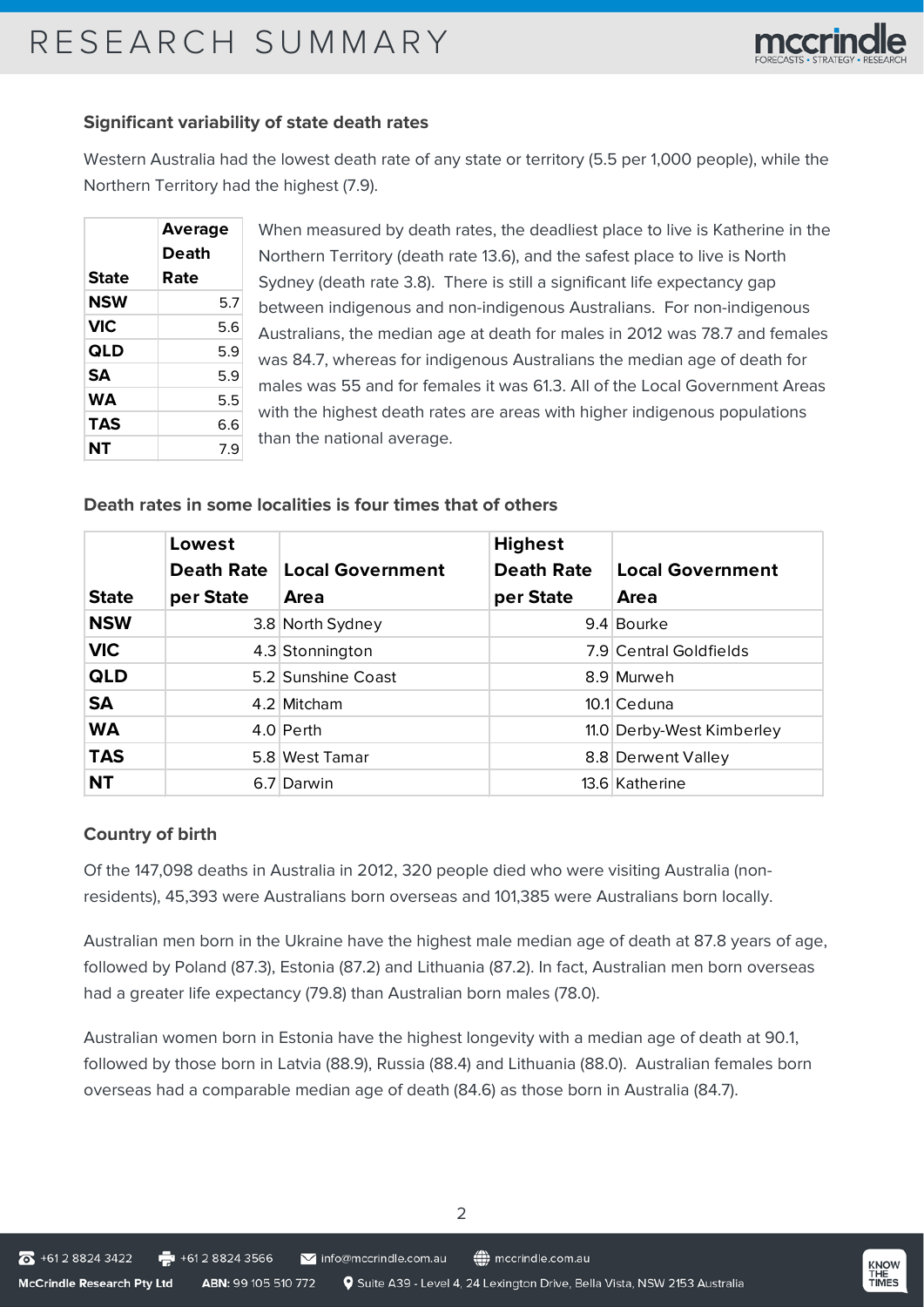

## **Australia's generational trends**

Over the last four decades, the world has grown from 4 billion to 7 billion people, and Australia has grown from 13 million to a population of 23.5 million. Australia is growing at 40% by natural increase and 60% by net overseas migration, so we are not only larger as a nation but more culturally diverse than ever before. Australia is also generationally diverse, made up of six generations from the Builders Generation to Generation Alpha:



Whilst approximately 1 in 5 (22%) Australians are Baby Boomers, they own over 50% of the national private wealth. And while they currently make up over a third (34%) of the total workforce, by 2020 they will comprise of less than 1 in 5 workers. Australia's workforce is increasingly made up of Generation Y (which will grow from 21% today to 35% in 2020) and Generation Z (comprising just 2% of workers today but rising to 12% in 2020).

## **Australia's ageing population**

The over 65s make up 15% of our population today, and forecasts project that this cohort will make up 17% in 2024, and by 2044, 1 in 5 Australians (20%) will be aged over 65.



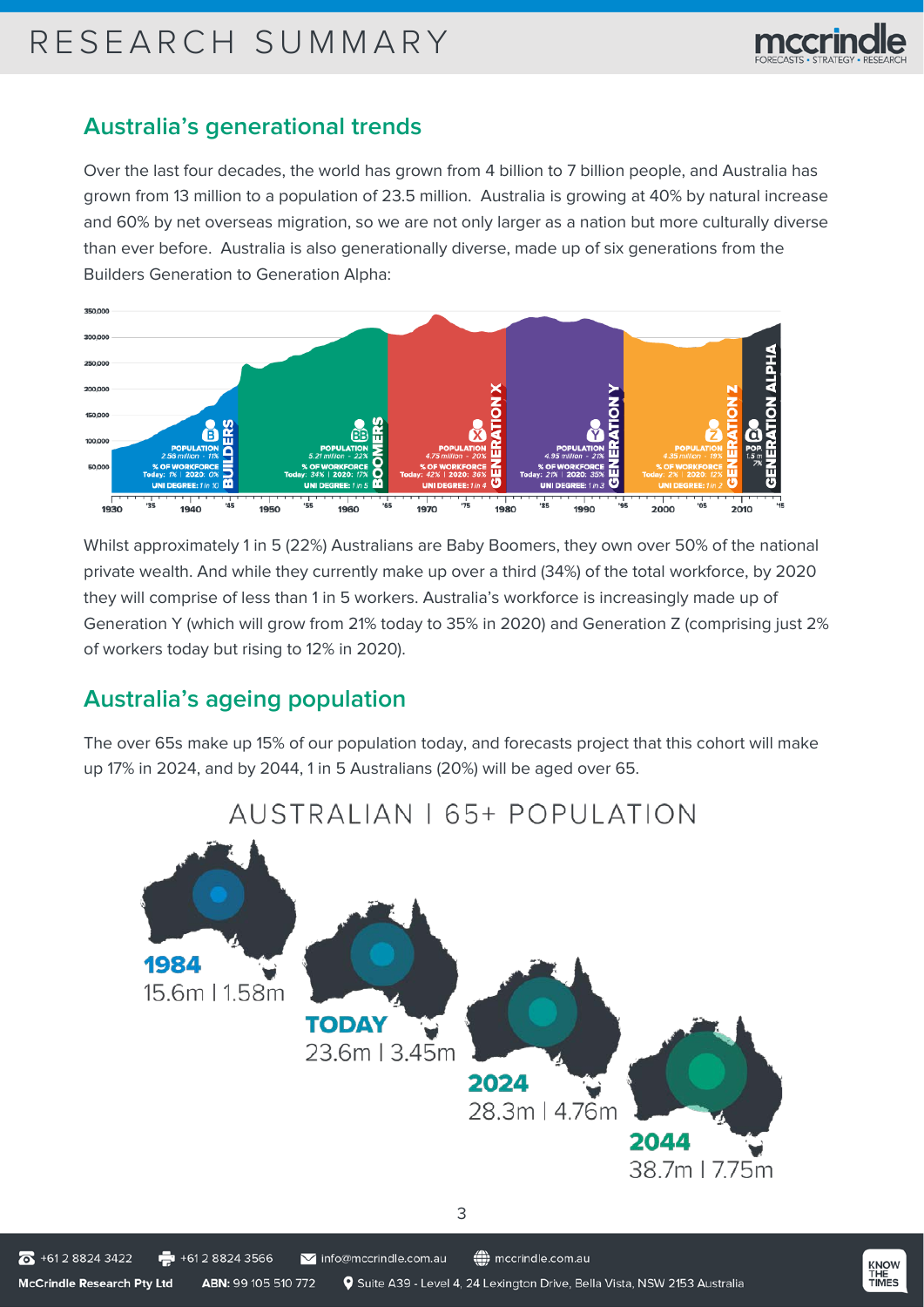

Australia's population pyramids visually show the growth of our ageing population, and in 2044 our population pyramid will become inverted with the number of over 60s outnumbering the under 18s for the first time. Our median age is also increasing – three decades ago the median age of an Australian was 30.5, today it is 37.3 and in 2044 it is projected to be 40.



The over 85s are growing at an even faster rate than the over 65s. In 1984 there were 120,862 Australians aged over 85, today there are 4 times as many, and in 2044 there will be 14 times as many.



Not only are there more older people in our nation but Australians are living longer than ever before. Life expectancy at birth in 1984 was 75.8, whereas today it exceeds 80 for a male and 84 for a female. In 2044, it is projected to be 90.4.

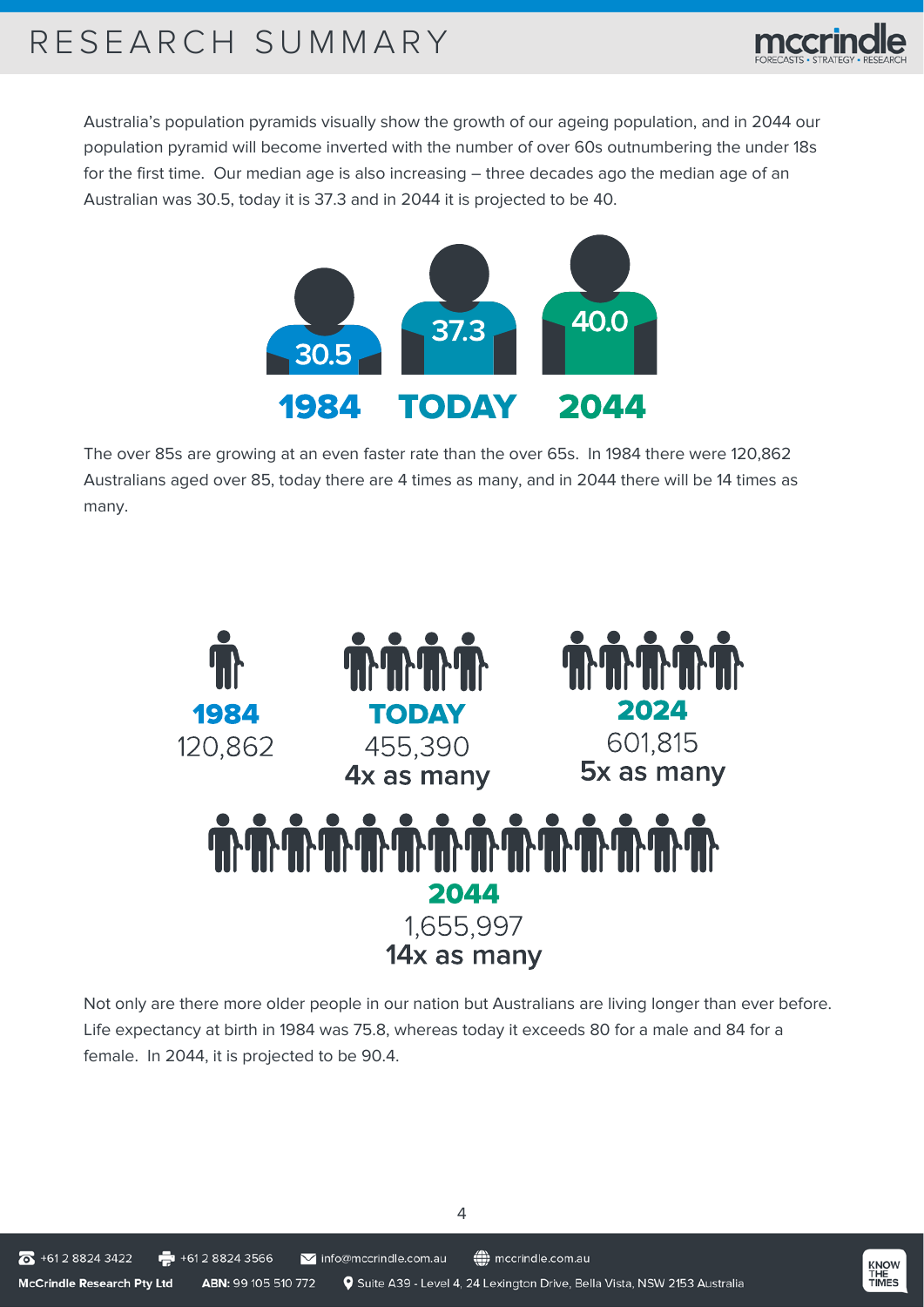| 1984         | 175.81 |  |
|--------------|--------|--|
| <b>TODAY</b> | 82.1   |  |
| 2044         | 90.4   |  |

## **Our increasing longevity**

The primary enabler of this increased and ongoing longevity gain has been the health system rather than individual behaviour. Life expectancy increases will continue because of improved medical technologies, public health infrastructure, better public health measures, new and improved medical interventions and the improved survivability rates of major illnesses and cancers.

The health system is also what will keep us living longer in the future. With Australians living longer than ever before, there will be an increasing need for procedures and medical intervention, and a growing expectation from the public that these services will continue to be provided.

A decade ago, dementia and Alzheimer's disease were the sixth largest causes of death in Australia, accounting for 4,364 deaths in 2002. Today they are the third leading causes of death with the number of deaths having more than doubled to 9,864. Over the same period of time, deaths due to the first and second causes of deaths (heart disease and brain disease) have been decreasing. If today's current trend continues over the next decade, by 2021 dementia and Alzheimer's disease will be the leading cause of death in Australia.

With little change in the retirement age and an increase in longevity, the retirement years have increased and the years for which supported care is needed has also increased. Not only is our population larger, our population is also living longer.

## **Trends on death rates**

Looking to the future, Australia will experience an increase in deaths over the next 30 years. While there were 147,098 deaths in 2012, based on current death rates and population growth, the calendar year 2024 will record more than 187,000 deaths, an increase of 27% in the span of a decade, and by 2044 Australia will be recording more than a quarter of a million deaths per calendar year, an increase of 71% compared to today.

While the number of deaths is set to increase over the next 30 years, so too is the median age of death, as medicinal measures and health systems set to increase the longevity of life in Australia. While the median age at death was 81.7 in 2012, this is set to increase to 85.6 in 2024, and by 2044 reach into the 90s.

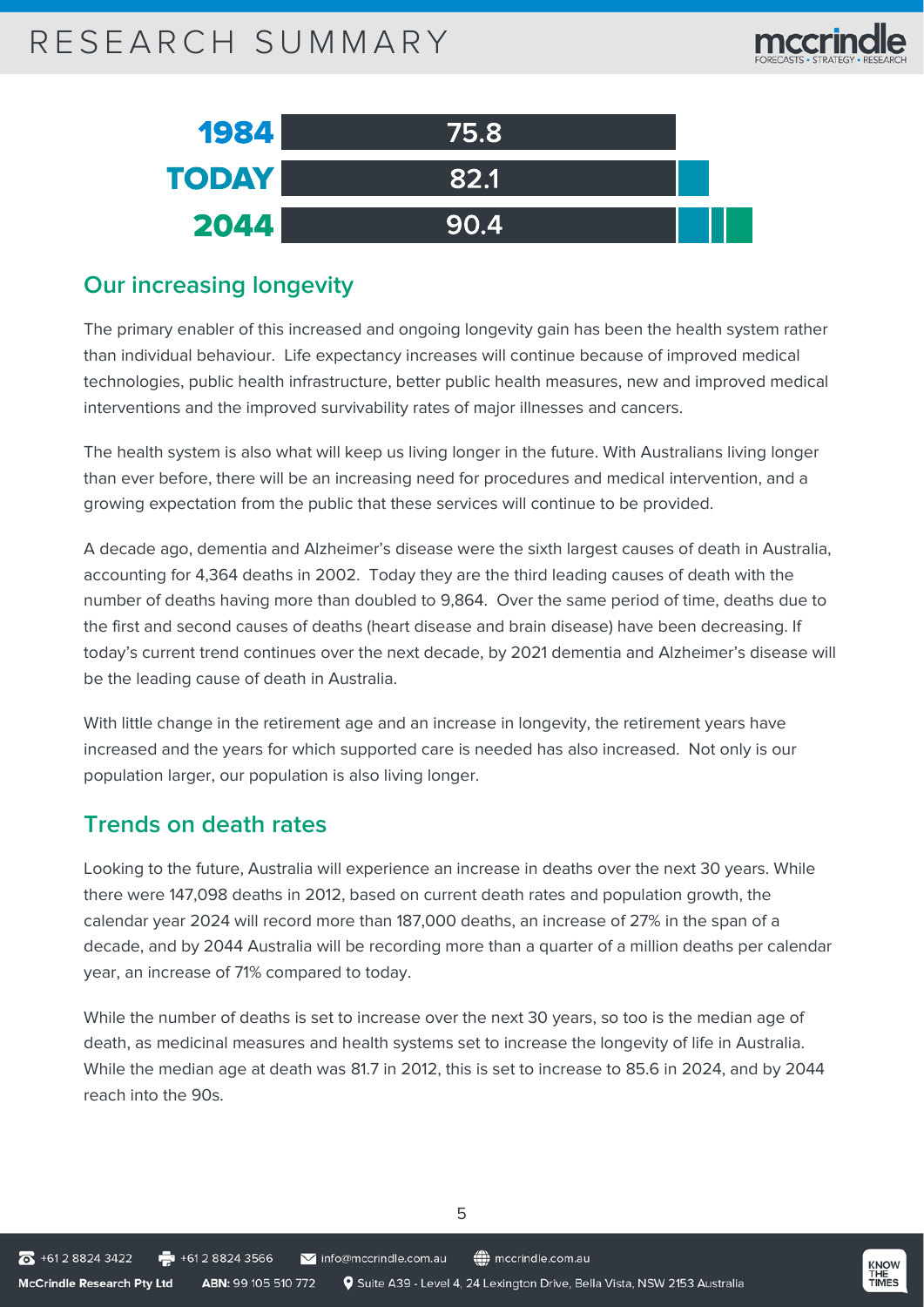

## **Australians and funerals**

This national survey of more than 500 Australians aged over 50 (519 completed online interviews) reveals the fascinating snapshot of the attitudes and expectations of the funerals Australia can expect over the next four decades.

## **Attitudes to funerals: accepting rather than resisting**

## **Q. When you think about funerals – either planning them or attending them, which of the following best represents your emotion towards them?**



1 in 10 Australians (12%) enjoy and embrace funerals, and just over half (51%) view them as a normal part of life. Death and the thought of funerals scare more than a third (37%) of the population, who really hate thinking about them.

## **From a reminder of death to a celebration of life**

The personalisation of funerals is a growing trend in Australian society, with 61% viewing funerals as an occasion to honour the departed and recognise their life. More than half (52%) view them as a celebration of a life, while 2 in 5 (39%) a time to farewell the departed. Just 1 in 5 Australians (21%) view funerals as a reminder of our mortality and reflection on eternal things.

## **Cost a key influencer**

Cost is the biggest influencer when planning a funeral with 2 in 3 (66%) Australians stating it is extremely or significantly influential. Cost is considered more important than both religion or life philosophy (31%) and culture and family traditions (27%).

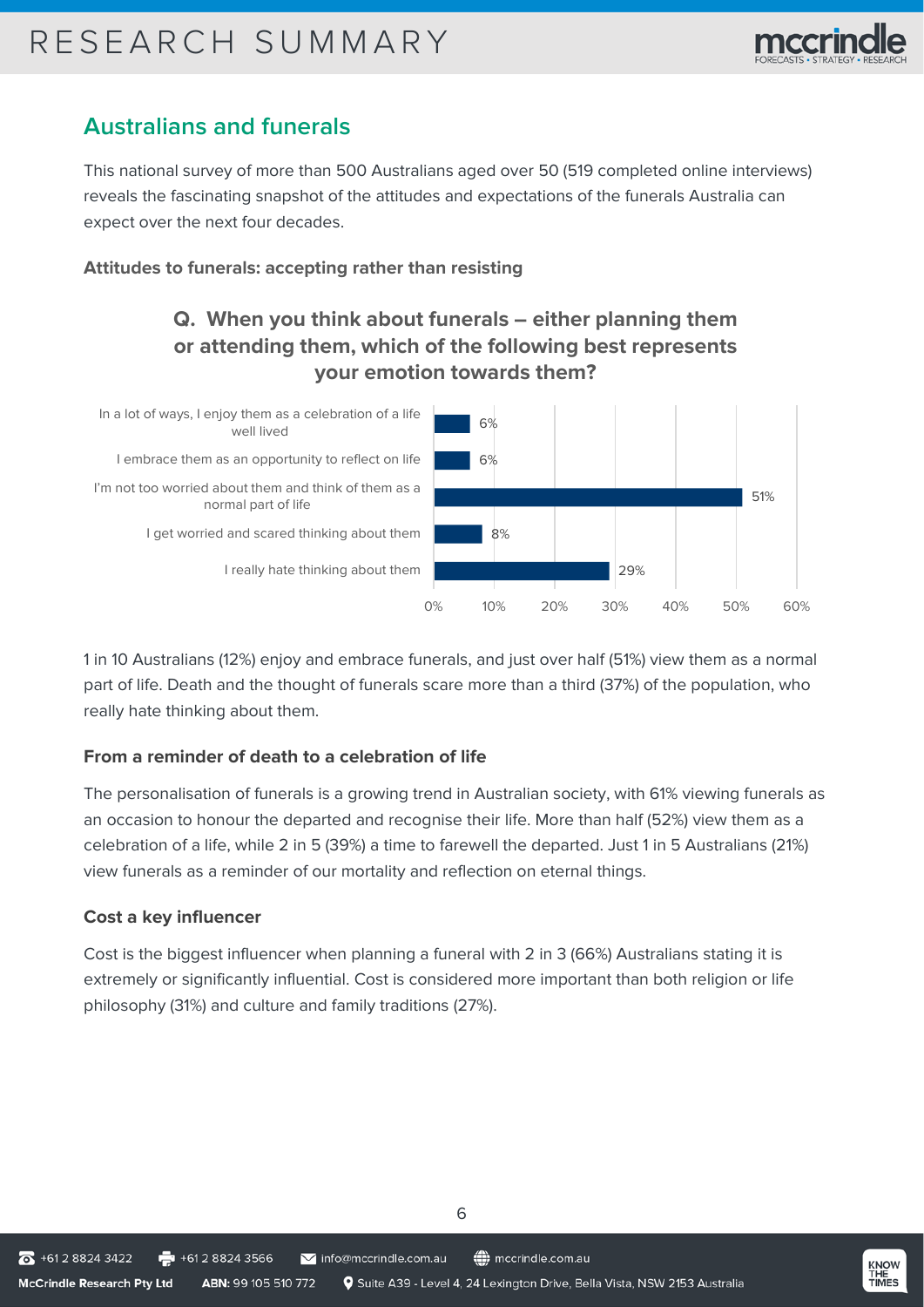

### **Relaxed and reflective wins out over serious and solemn**



## **Q. Which of the following best represents the tone you would want for your funeral?**

The most popular tone for a funeral today is relaxed and reflective, indicated by 3 in 5 Australians (59%). While 27% would opt for a jubilant/fun/celebratory funeral, just 1% would prefer solemn and serious.

#### **Defiant songs emerge in modern funerals**

When Australians choose to have a song played at their funeral, the most popular theme is sentimental, comprising of songs such as, 'I'll be seeing you' 'Somewhere over the rainbow', 'Time to say goodbye', "What a wonderful world', and 'You'll never walk alone'.

The second most popular genre is religious songs, with the most common suggestion being 'Amazing Grace'.

Defiant songs over death came in at number three, with the most popular suggestion being Frank Sinatra's 'I did it my way'. ACDC's 'Highway to hell' is another notable mention in this category.

Quirky songs such as 'Most people I know' by Billie Thorpe, 'Always look on the bright side of life' from Monty Python and Football club theme songs also made the list, as did a variety of Classical songs and celebratory songs such as Pharrell William's 'Happy' and ABBA's 'Dancing Queen'.

## **Cremation more popular than burial**

2 in 3 Australians (66%) prefer cremation over burial when planning their own funeral. In comparison, just 1 in 5 (20%) would choose burial with 14% having no preference either way.

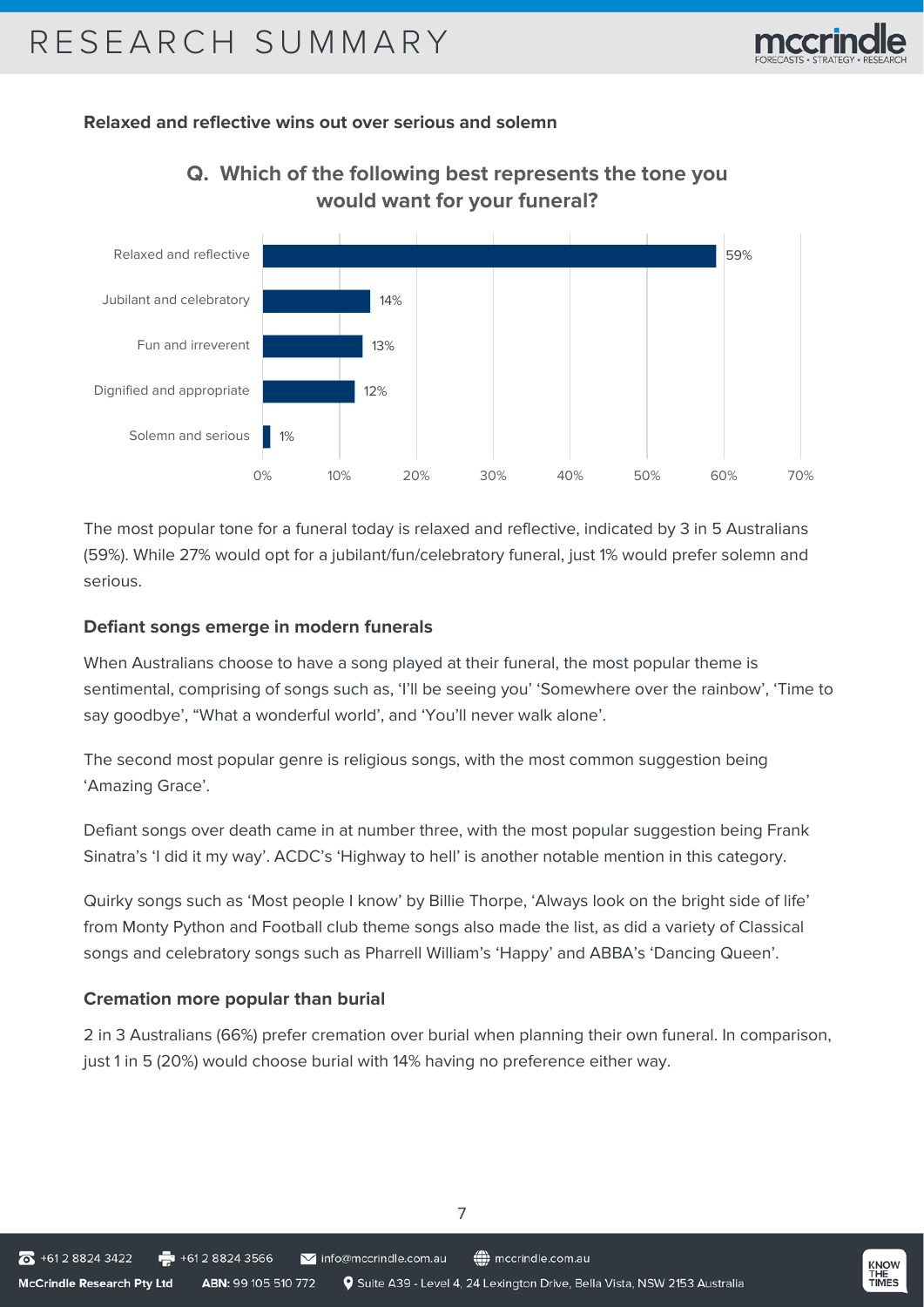

### **Civil celebrants more popular than religious ministers**





As with weddings, Australians are increasingly turning to civil celebrants rather than religious ones. Over half (58%) of the population would prefer to have a civil celebrant conduct their funeral, with 42% preferring a religious minister.

Just 1 in 5 (22%) Australians view the inclusion of a religious component to be extremely or very important to the planning of their own funeral.

#### **Australians not likely to pre-arrange their funeral**



## **Q. Have you made any pre-arrangements with a funeral director for your own funeral?**

Most Australians over 50 (86%) are not thinking about their funeral and are not making prearrangements with a funeral director.

Only 6% have made detailed arrangements, while 8% have some general thoughts on what they would like.

Furthermore, over half of the population (57%) will not be making pre-arrangements with a funeral home in the next 5 to 10 years.